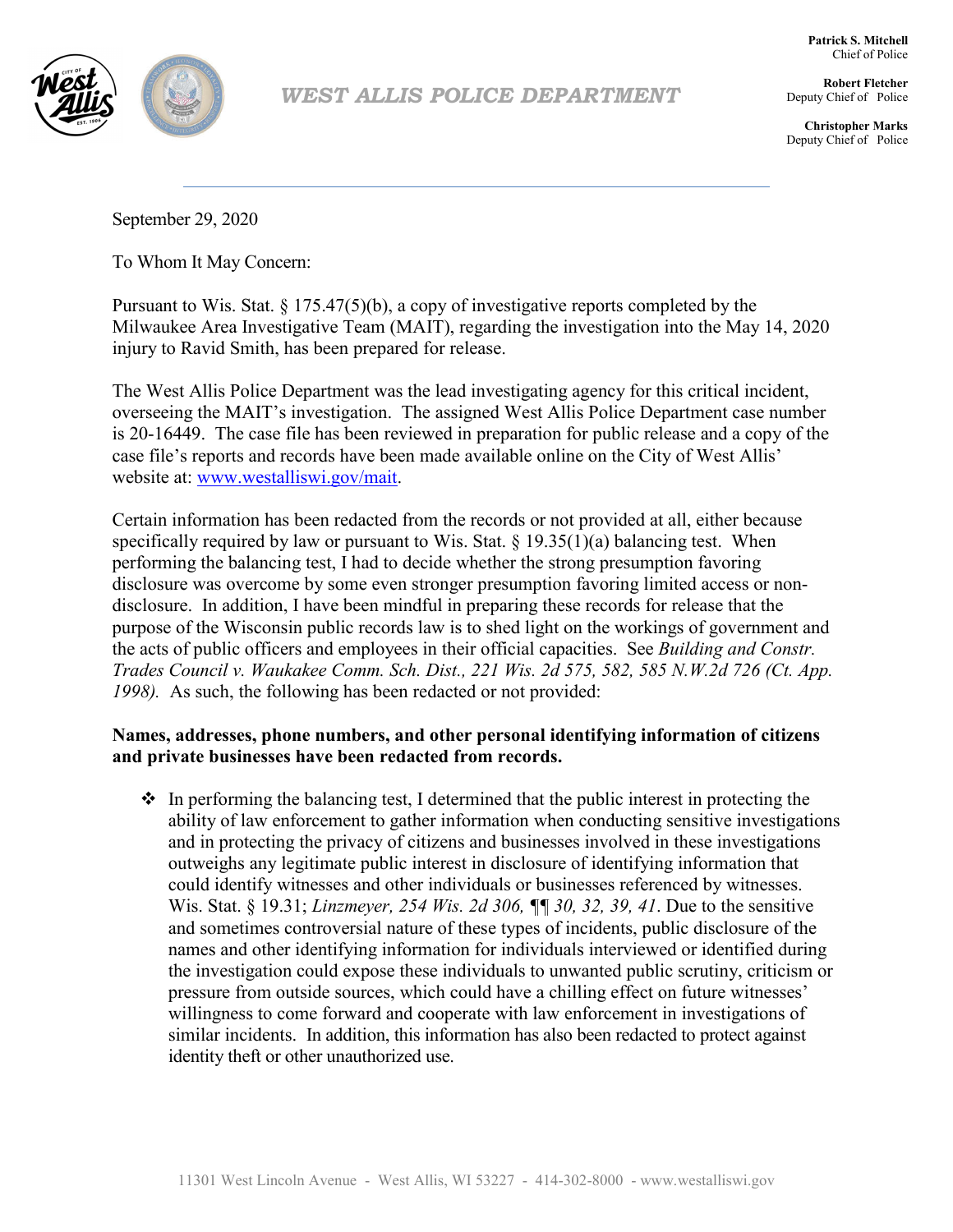

*WEST ALLIS POLICE DEPARTMENT*

**Patrick S. Mitchell** Chief of Police

**Robert Fletcher** Deputy Chief of Police

**Christopher Marks** Deputy Chief of Police

**Birth dates/ages of specific law enforcement officers, information identifying routine shifts worked by law enforcement officers, and names of higher learning institutes attended by law enforcement officers have been redacted from records.**

 $\cdot$  In performing the balancing test, I determined that the public interest in avoiding unnecessary intrusion into the personal lives of law enforcement officers mentioned in a law enforcement report outweighs any legitimate public interest in information about the conduct of governmental affairs. See *Hempel, 284 Wis. 2d 162, ¶28, Linzmeyer, 254 Wis. 2d 306, ¶38.* In addition, this information has also been redacted to protect against identity theft or other unauthorized use.

## **Contact phone number(s)/email(s) for specific law enforcement officers and other first responder(s) have been redacted from records.**

 $\cdot$  In performing the balancing test, I determined that the strong public interest in effective investigation and prosecution of criminal activity outweighs any public interest in disclosure of contact phone numbers of law enforcement officers. Allowing the telephone numbers of law enforcement officers to become publically known would have an adverse effect on the officers' future ability to investigate criminal activity because the phones are used for undercover calls and other investigative business where it is essential to prevent a caller from recognizing the number as belonging to law enforcement in order to protect the safety of law enforcement personnel, informants, and others involved in an investigation. See *Linzmeyer, 254 Wis. 2d 306 ¶¶ 30, 32, 39*. General use, publicly available telephone numbers for the law enforcement agencies involved have not been redacted from the records. In addition, this information has also been redacted to protect against identity theft or other unauthorized use.

# **Information related to law enforcement tactics/techniques have been redacted from records. Such information includes logistics of using air space by drones for conducting law enforcement investigations.**

 $\div$  Public policies favor public safety and effective law enforcement. Public policies are against disclosure of law enforcement techniques and information that, if made public, could cause interference with law enforcement business and/or compromise the security of law enforcement equipment. See *Portage Daily Register*, 2008 WI App 30, ¶¶ 23-26.

### S**ocial security numbers have been redacted from records.**

 Social security numbers obtained or maintained by an authority pursuant to a provision of 42 U.S.C. §  $405(c)(2)(C)(viii)(I)$  are exempt from disclosure.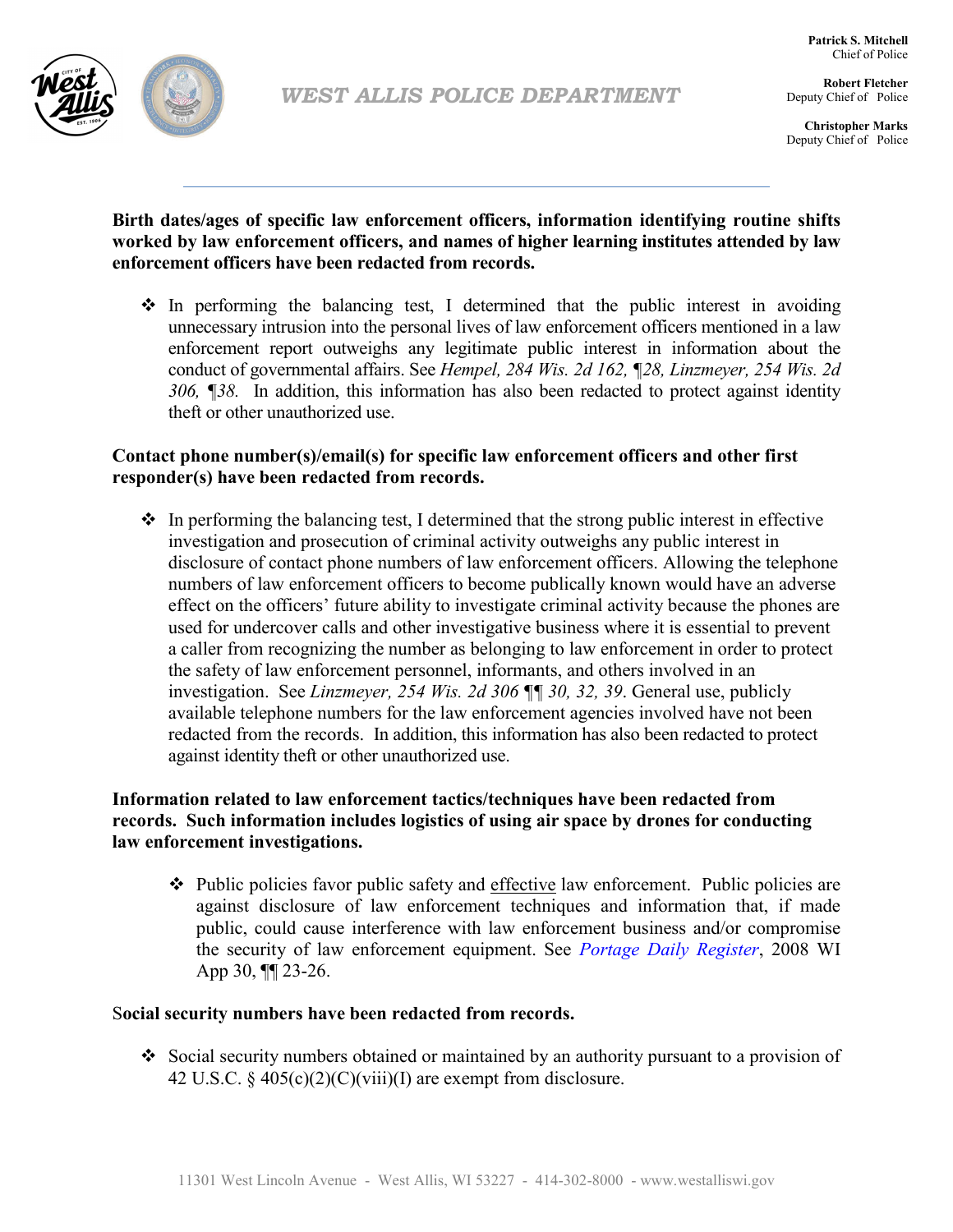

**Robert Fletcher** Deputy Chief of Police

**Christopher Marks** Deputy Chief of Police

 This information has also been redacted to protect against identity theft or other unauthorized use.

### **Driver's license numbers have been redacted from records.**

- The Federal Driver's Privacy Protection Act (DPPA) (18 USC Wis. State Statute 2721) prohibits the disclosure of certain "personal information" or "highly restricted personal information" which originates from a State motor vehicle record. Under current controlling law, disclosure of each item "personal information" or "highly restricted personal information" must be justified by the specific permissible use identified below. Failure to provide such justification may result in redaction of the record requested. Such information shall not knowingly be disclosed or otherwise made available without the express consent of the person to whom the information pertains or unless specifically permitted by the DPPA.
- This information has also been redacted to protect against identity theft or other unauthorized use.

**Unique identifying numbers have been redacted from records. Such numbers include serial numbers, payroll/employee numbers of law enforcement personnel, license plates, vehicle identification numbers, Wisconsin State Identification Numbers, FBI Identification Numbers, and account numbers.**

- $\cdot$  In performing the balancing test, I determined that the public policy in favor of protecting confidentiality of this economically valuable individually identifiable information and preventing its misuse upon any subsequent disclosure, as well as the public policies outlined in Wis. Stat. § 801.19, 801.20, and 801.21, outweighs any public interest in disclosure of the unique information of individual persons.
- This information has also been redacted to protect against identity theft or other unauthorized use.

### **Serial numbers of firearms have been redacted from records.**

 $\cdot$  In performing the balancing test, I concluded that public policy in favor of protecting confidentiality of this individually identifiable information outweighs any public interest in the disclosure of a firearms serial number. Furthermore, the nature of the Firearm Owner's Protection Act (FOPA), which amended 18 U.S. Code §§ 921 – 931, outlines protections of the owners of firearms.